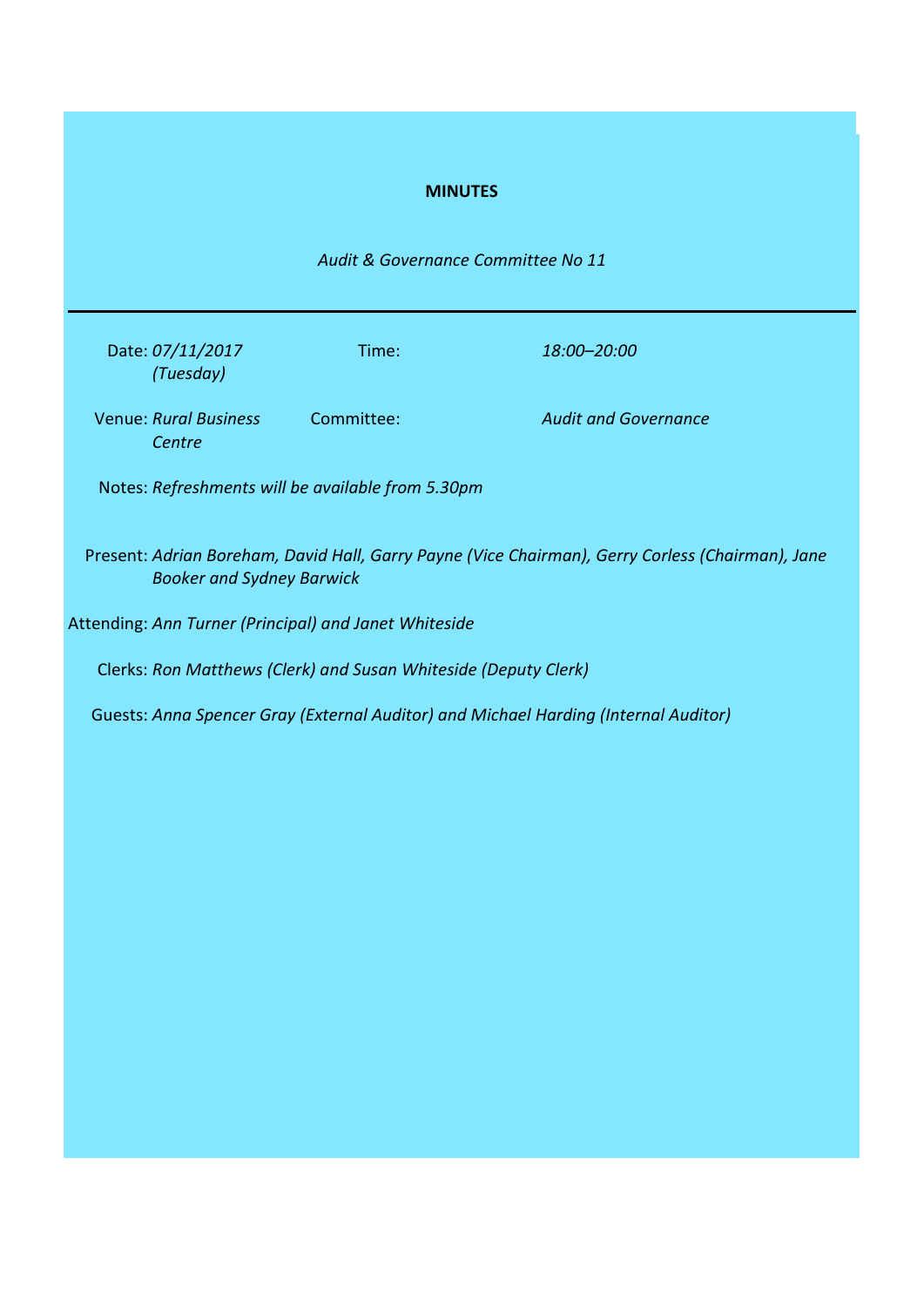| <b>Public Minutes</b>                |                                                                                                                                                                                                                                                                                                                                                                      |  |  |
|--------------------------------------|----------------------------------------------------------------------------------------------------------------------------------------------------------------------------------------------------------------------------------------------------------------------------------------------------------------------------------------------------------------------|--|--|
| Item<br>number:<br>(and<br>category) | Item description:                                                                                                                                                                                                                                                                                                                                                    |  |  |
| 38.17<br><b>Decision</b>             | <b>Attendance of College Staff and Audit Representatives</b>                                                                                                                                                                                                                                                                                                         |  |  |
|                                      | Section 8.1 of the current Constitution and Terms of Reference for the Audit &<br><b>Governance Committee states:</b>                                                                                                                                                                                                                                                |  |  |
|                                      | "The Principal or any other senior manager who is responsible for the College's<br>internal control and representatives of the External and Internal Auditors shall<br>normally attend meetings at the invitation of the Committee, and the Committee<br>shall have the power to invite such other persons to attend meetings as may be<br>desirable and necessary". |  |  |
|                                      | A warm welcome was extended to Sydney Barwick, Student Governor and Richard<br>Morris who would be taking up his position as Deputy Principal Finance &<br>Corporate Services in the new year. Both were attending their first meeting of<br>the Committee.                                                                                                          |  |  |
|                                      | Audit & Governance Committee confirmed the attendance of College<br>Management staff, the External and Internal Audit representatives and the Vice<br>Principal elect attend the meeting.                                                                                                                                                                            |  |  |
| 39.17<br><b>Decision</b>             | <b>Apologies for Absence</b>                                                                                                                                                                                                                                                                                                                                         |  |  |
|                                      | There was full attendance the meeting.                                                                                                                                                                                                                                                                                                                               |  |  |
| 40.17<br><b>Decision</b>             | Appointment of Chair and Vice Chair of the Audit and Governance Committee                                                                                                                                                                                                                                                                                            |  |  |
|                                      | The outgoing Chair and Vice Chair were eligible for re-election and the Committee<br>proposed they serve for a third year in office.                                                                                                                                                                                                                                 |  |  |
|                                      | Following due process it was                                                                                                                                                                                                                                                                                                                                         |  |  |
|                                      | <b>Resolved:</b>                                                                                                                                                                                                                                                                                                                                                     |  |  |
|                                      | 1. That Gerry Corless be re-appointed Chair of Audit & Governance<br>Committee for the academic year 2017 / 2018.<br>2. That Garry Payne be re-appointed as Vice Chair of Audit & Governance<br>Committee for the academic year 2017 / 2018.                                                                                                                         |  |  |
|                                      | 3.                                                                                                                                                                                                                                                                                                                                                                   |  |  |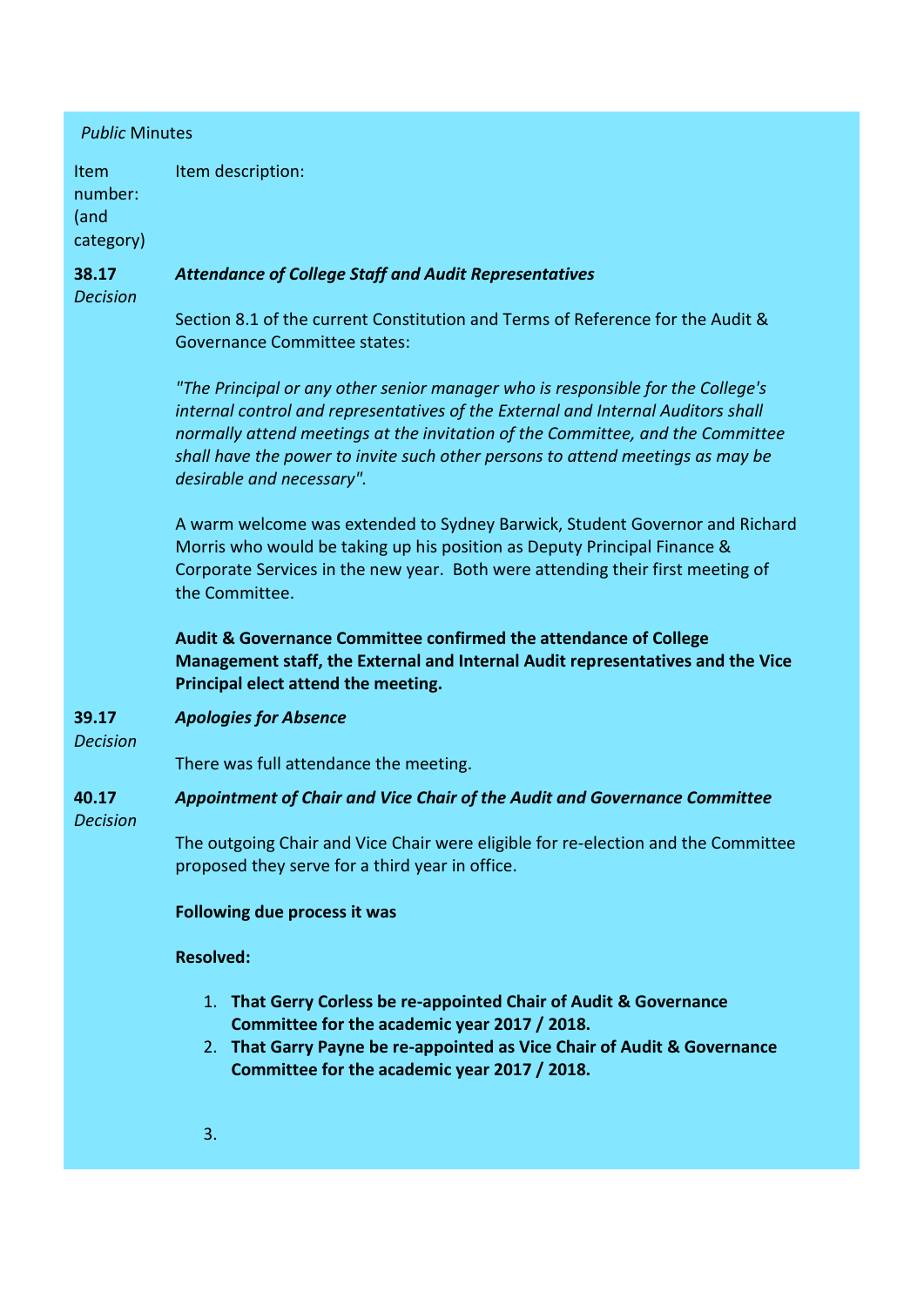#### **41.17** *Minutes of the Previous Meeting*

*Decision*

The public minutes of the Audit and Governance Committee meeting number 7 held on Tuesday 27 June 2017, published on the Extranet, were signed and agreed as a true and correct record.

**42.17** *Declarations of Interest*

*Record*

There were no declarations of interest made in respect of items on the public agenda.

#### **43.17** *External Audit Engagement Letter*

## *Information*

The Committee considered the External Audit Engagement Letter which had previously been signed by the Chair of the Corporation.

The letter outline the terms and basis on which RSM would undertake the audit.

**Resolved:**

**That the External Audit Engagement Letter be noted.**

### **44.17** *Decision Financial Statements Auditors Report & Findings Statements and External Audit Findings Report for the Year Ended 31 July 2017*

The draft Report and Financial Statements for the year ended 31 July 2017 prepared under the F & HE Accounting Standard, had been included to provide supporting information and would be considered at the Finance and Resources Committee meeting on 21 November 2017. Members noted disclosure of Corporation performance, a new requirement introduced in the previous year, was stated in the section, 'Statement of Corporate Governance and Internal Control'

College generated a surplus in year of £131k after a loss on the disposal of assets of £4k. The surplus before pension movements or actual trading surplus was £1.24m. The impact of the local government pension scheme was a charge of £1,106k to the statement of comprehensive income. The cash flow showed the strong operational performance of the College.

The Audit and Governance Committee gave consideration to the Audit Findings Report for the year ended 31 July 2017. The Audit Director, Anna Spencer-Gray, from the College Financial Statements Auditors RSM presented the report and responded to member questions.

The auditor confirmed RSM would sign the Opinion on the Financial Statements stating:

In our view the Financial Statements: ''give a true and fair view of the state of the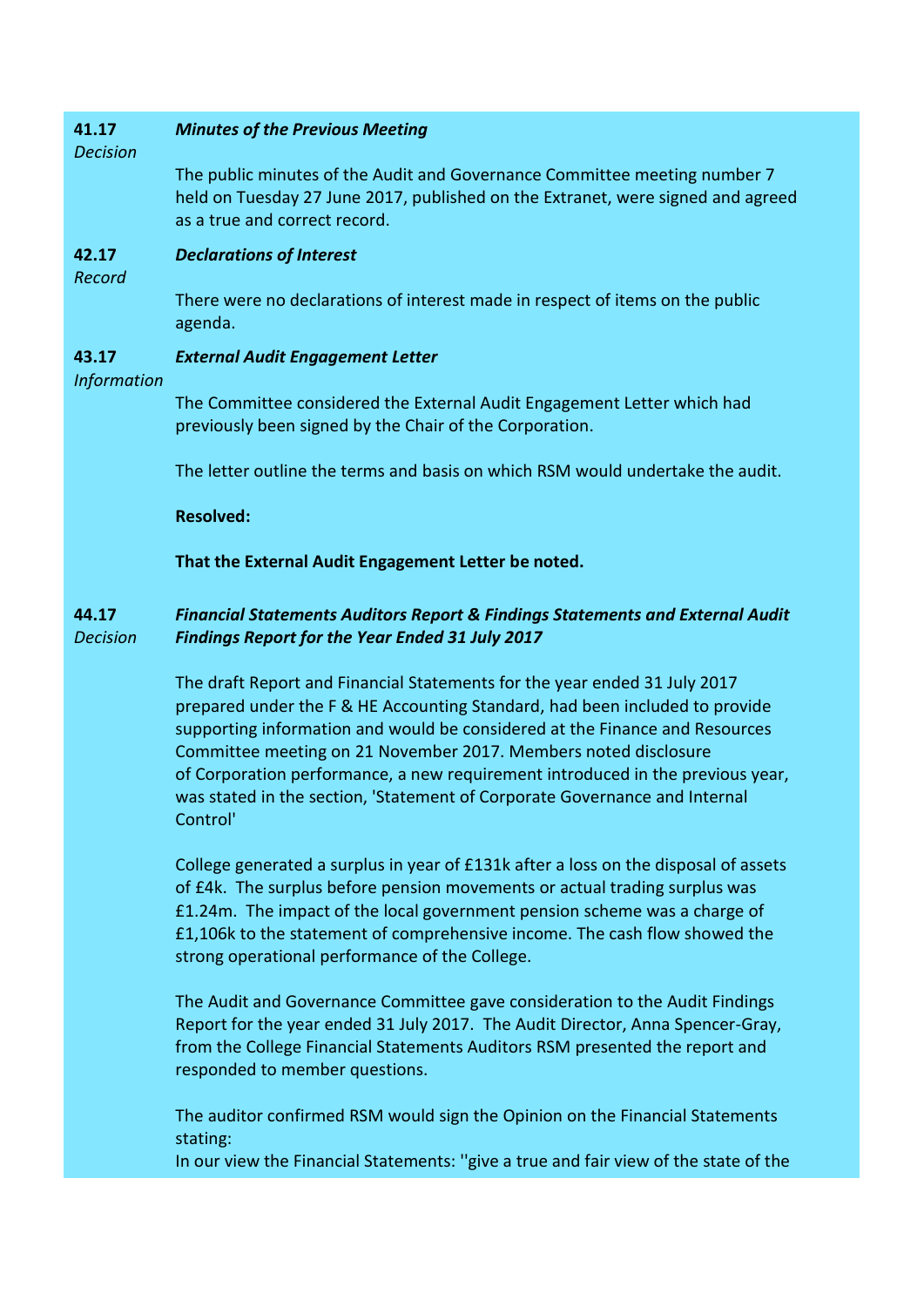College's affairs as at 31 July 2017 and of the College's surplus of income over expenditure for the year then ended, and have been properly prepared in accordance with United Kingdom Generally Accepted Accounting Practice''.

According to the Joint Audit Code of Practice (JACOP) 2015 the level of assurance is classed as limited and gives a conclusion addressed to the College and the Skills Funding Agency rather than an opinion.

The Auditor confirmed RSM would sign the regularity conclusion, '' In the course of our work nothing has come to our attention which suggests that in all material respects the expenditure disbursed and the income received during the period 1 August 2016 to 31 July 2017 has not been applied to purposes intended by Parliament and the financial transactions do not conform to the authorities which govern them.''

Both statements were lodged within the ''Myerscough College Report and Financial Statements for the year ended 31 July 2017.

Corporation noted that RSM had provided an independent reasonable assurance report in connection with the Teachers' Pensions Contributions for the year ended 31 March 2017 which had been submitted to the ESFA in accordance with their time frame.

Audit & Governance Committee made comment on various aspects of the report as they considered it section by section.

**Section 2 Audit, Accounting and Regularity Issues identified at Planning Stage**

As both the internal and external audit provision is from RSM, the external auditor cannot rely on the work of internal audit and had undertaken the key financial controls assurance work with no issues identified.

There was considerable capital expenditure, an amount was over accrued by £53k This was a movement on the balance sheet, had no impact on financial performance and assuch no adjustment was made or required.

The accounting treatment concerning the donation of the long leasehold land for the Croxteth site was reasonable though a variation in the independant valuation of land between verbal and full report had resulted in a £45k difference which had been adjusted in the financial statements.

The pension liability had increased in the year now totalling £13,756k.

**In Section 3, Audit and accounting issues identified during audit work,** there were no issues to report.

**In Section 4, Unadjusted, Adjusted Misstatements**, two adjustments were made which related to additional value of Croxteth land and correction of accrued capital costs on the FFIT Centre.

**In Section 5, Potential Impropriety issues identified -** there were no recommendations made for the current year.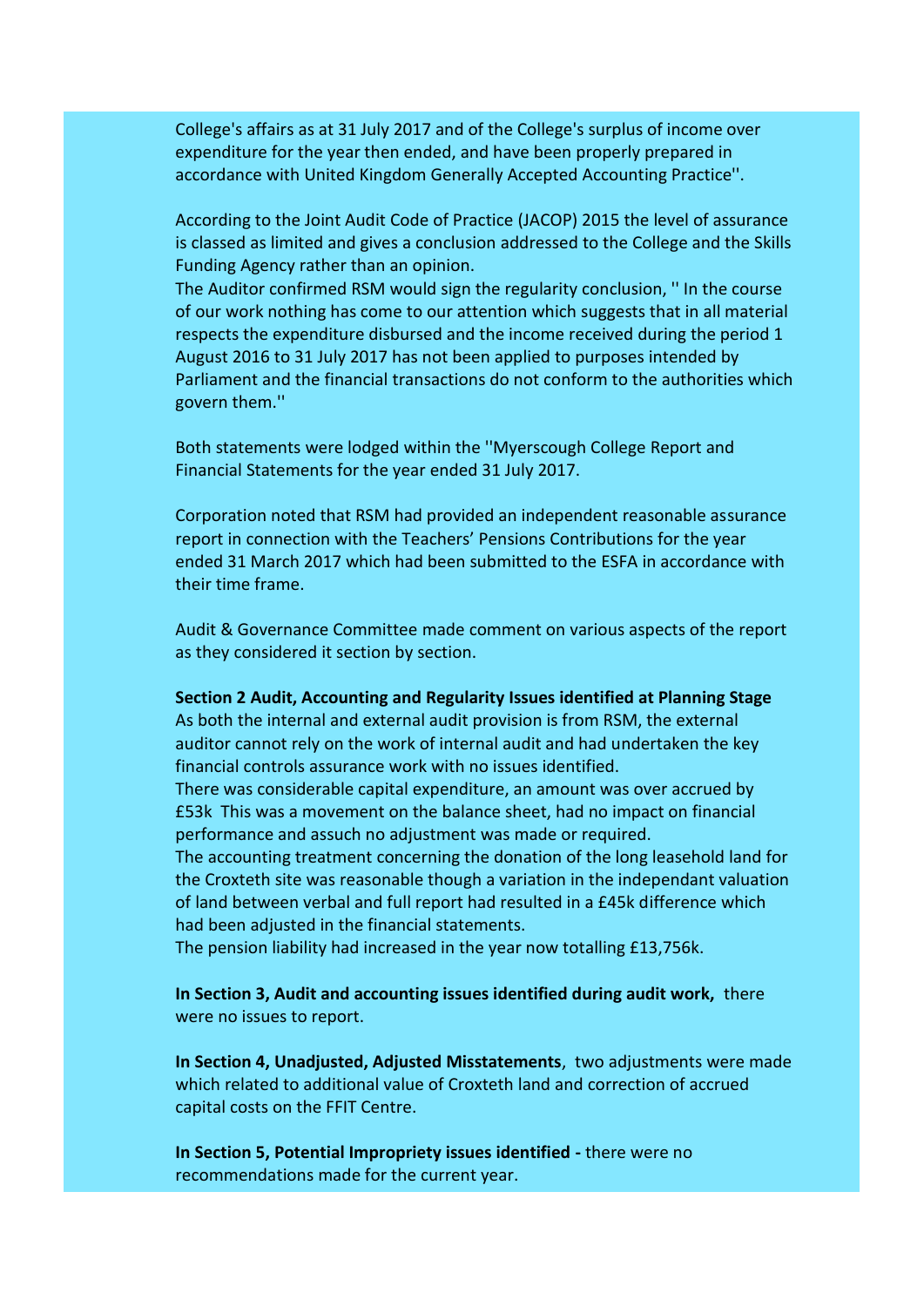**In section 6 Significant deficiencies in internal control -** There was nothing to report.

**In section 7 Significant findings from the audit -** A narrative was added concerning coding of expenses between teaching and non teaching costs. The financial instruments note was updated to be in line with FRS 102.

Audit Committee thanked Anna Spencer Gray from RSM for presenting the reports and expressed its satisfaction with the findings noting that there were no material changes to the accounts required, no issues raised and the final year outcome was in accordance with the pre-audit accounts. The Chair also commented on a well presented, clear and informative document. In turn Anna Spencer Gray commented on a clean audit and a smooth process and passed compliment to the finance team which was endorsed by the Committee. All present wished to record their appreciation to Janet Whiteside, College Accountant and team.

Both documents would be presented to Corporation for its meeting on 12 December 2017 together with the recommendations from both Committees.

### **Resolved:**

- 1. **That the External Audit Findings Report for the year ended 31 July 2017 be commended to Corporation for approval.**
- 2. **That the Auditors Opinion in respect of the Financial Statements Audit and Conclusion in respect of the Regularity Audit for 2016 / 2017 be commended to Corporation for approval and signatures.**
- 3. **That the Letters of Representation be commended to Corporation for signature by the Chair and Principal.**

### **45.17** *Internal Audit Reports*

*Decision*

Audit & Governance Committee gave consideration to the following Internal Audit Reports:

# **Disaster Recovery & Contingency Planning**

Effective disaster recovery and contingency planning is designed to ensure the continued operation of critical operational activities in the event of various levels of a disaster scenario. These can be localised short term incidents, or longer-term building / site wide issues, which require changes to the expected delivery of the College's operations.

The audit was designed to examine the procedures and controls in place at the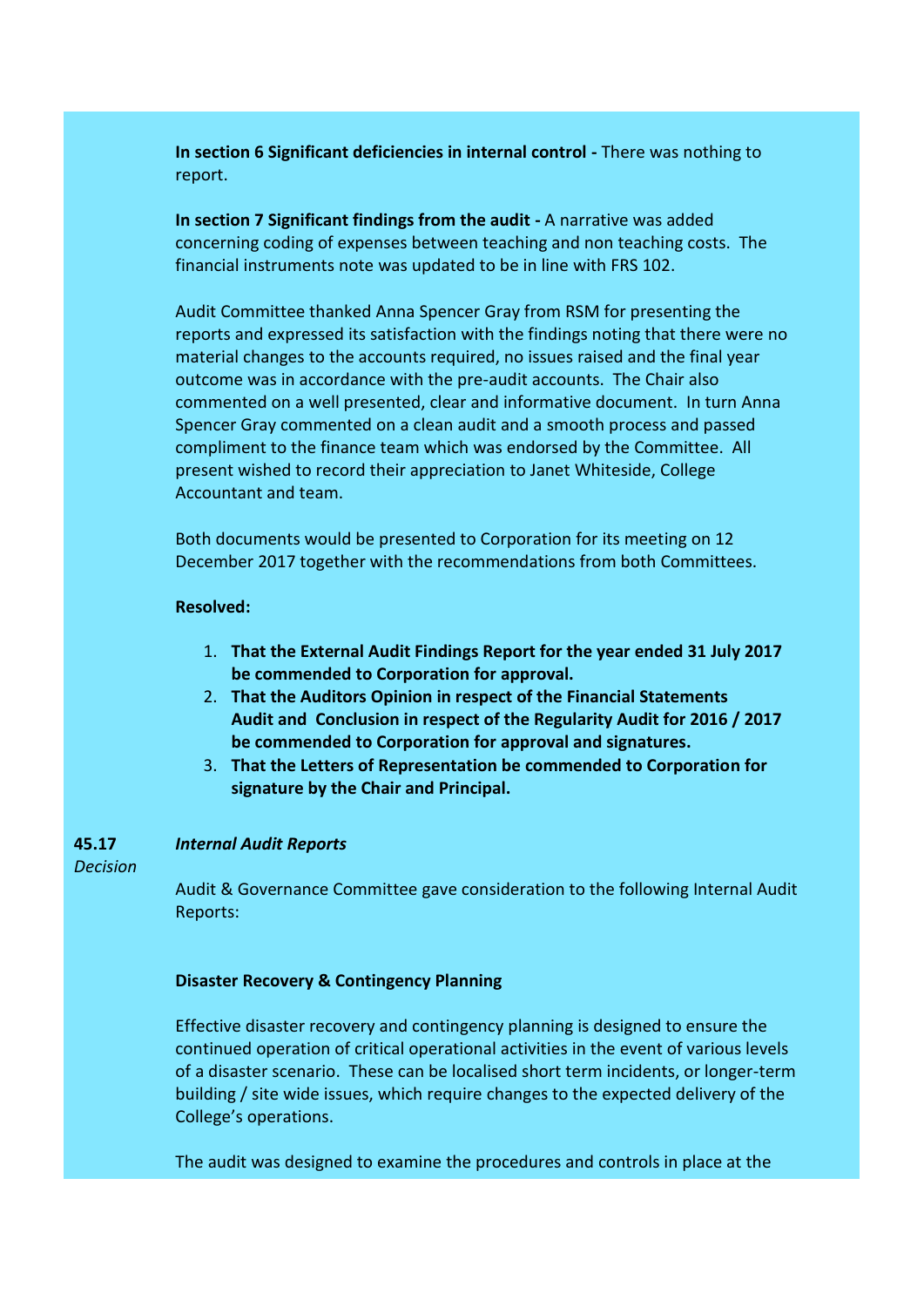College in relation to its business continuity arrangements, including the planning and testing of potential scenarios and strategic leadership arrangements

Five low level actions were identified. Two were made with regard to formalising frequency of review of the Emergency Manual and regular review of the IT Business Continuity Plan.

A further action was to include a College-wide Business Continuity Plan to the Emergency Manual to support continued operational delivery and subsequent return to business as usual.

The fourth low level action related to record keeping of percentage completion rates for students with regard to the Run, Hide and Tell training.

The fifth recommendation concerned update of the IT Business Continuity Plan to reflect current practice and how the plan was tested.

Members engaged in discussion over the risk scoring but agreed it remain low due to underpinning work being in place.

Following discussion the Auditors would make minor ammendments to the wording in the report.

## **Annual Summary Report for 2016 - 2017**

The audit assignments were one of the elements of the College's assurance framework and supported management to inform and update the organisation's risk profile.

The report provided a summary of work delivered during the year. The work had been planned and delivered as a series of 'agreed upon procedures', delivering reviews and testing in areas at the request of management and the Audit and Governance Committee.

The auditors confirmed that 14 of the 15 management actions had been fully implemented. The one outstanding management action was 'low' priority and was in the process of being implemented at time of the visit.

The Internal Audit Plan would be presented at the February meeting to ensure it matched priorities.

## **Resolved:**

## **That the Internal Audit Reports be received.**

**46.17** *Internal Audit Progress Report and Summary Report 2016-2017 & 2017-2018*

*Decision*

Audit and Governance Committee gave consideration to the progress made in respect of the issues raised in the Internal Audit reports.

All 2016/17 and previous recommendations, which totalled 34 had been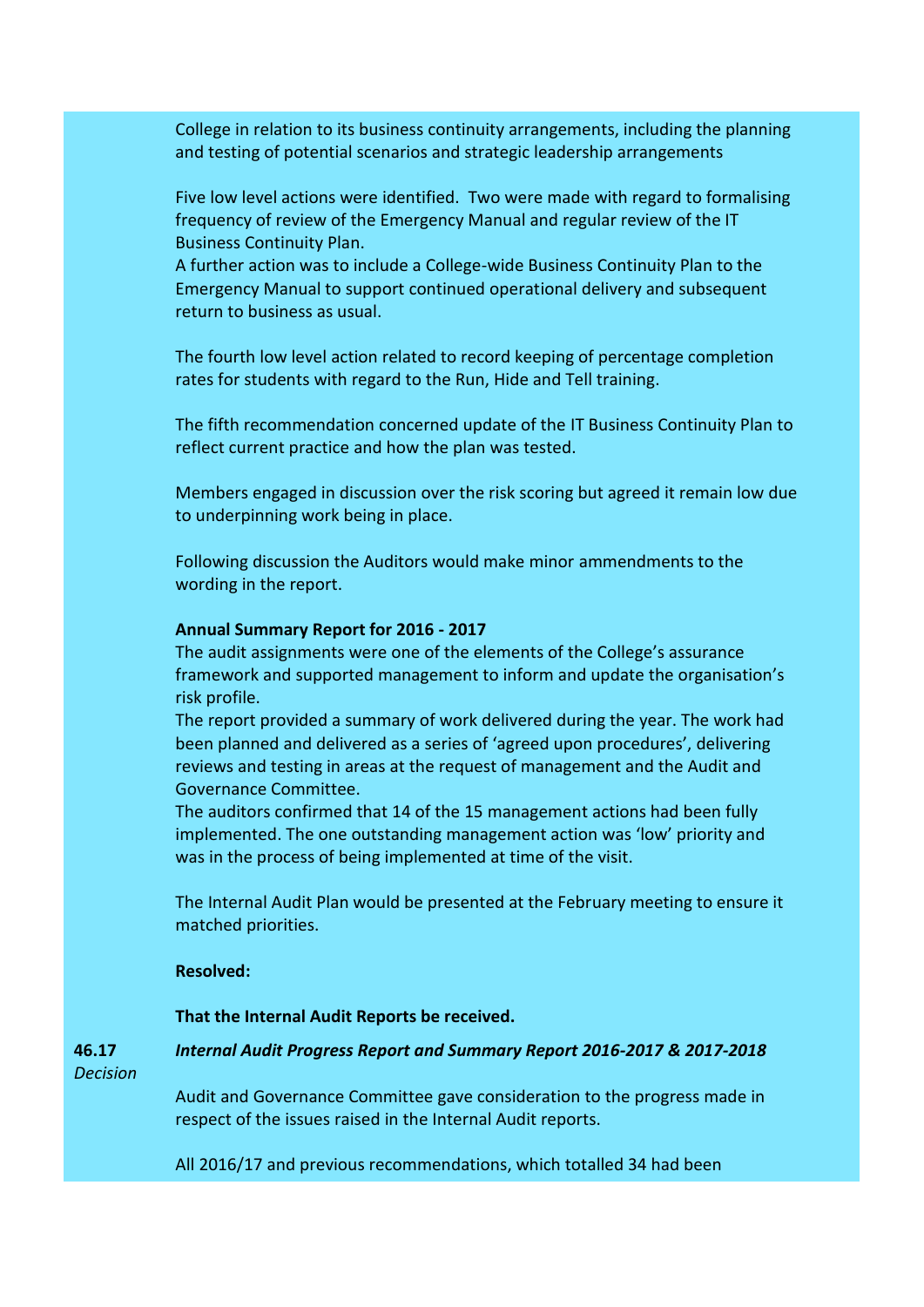implemented with the exception of 1 which was no longer applicable.

The 2017/2018 recommendations were in progress.

**Resolved:**

**That the Internal Audit Progress Report and Summary Reports 2016 / 17 and 2017 / 18 be received.**

#### **47.17** *Annual Risk Management Report 2016/2017*

*Decision*

Consideration was given to the Annual Risk Management Report to the Audit & Governance Committee and Corporation for 2016 / 2017. The report listed the significant areas of risk for 2016 / 2017. The risk management plan was a live document that was regularly reviewed, assessed and reported on.

**Resolved:**

**That the Annual Risk Management report to the Audit & Governance Committee and Corporation 2016 / 2017 be accepted and commended to the Corporation.**

#### **48.17** *Risk Management Plan (Full) 2017 / 2018*

*Decision*

Consideration was given to the full Risk Management Plan for 2017 / 2018.

Risks were scored according to likelihood and effect using a 5x5 matrix to provide an overall risk factor score. The report indicated current practice and changes were highlighted. This would be commended to Corporation and supports the assurance statement required that all risks are considered.

The highest level risks would appear at each Corporation meeting.

**Resolved:**

**That the full Risk Management Plan for 2017 / 2018 be commended to the Corporation.**

### **49.17** *Student Union Constitution and Terms of Reference*

*Decision*

Audit & Governance Committee gave consideration to the the Student Union Constitution and Terms of Reference and found the document presented to be fit for purpose.

**Resolved:**

**That the Student Union Constitution and Terms of Reference be approved.**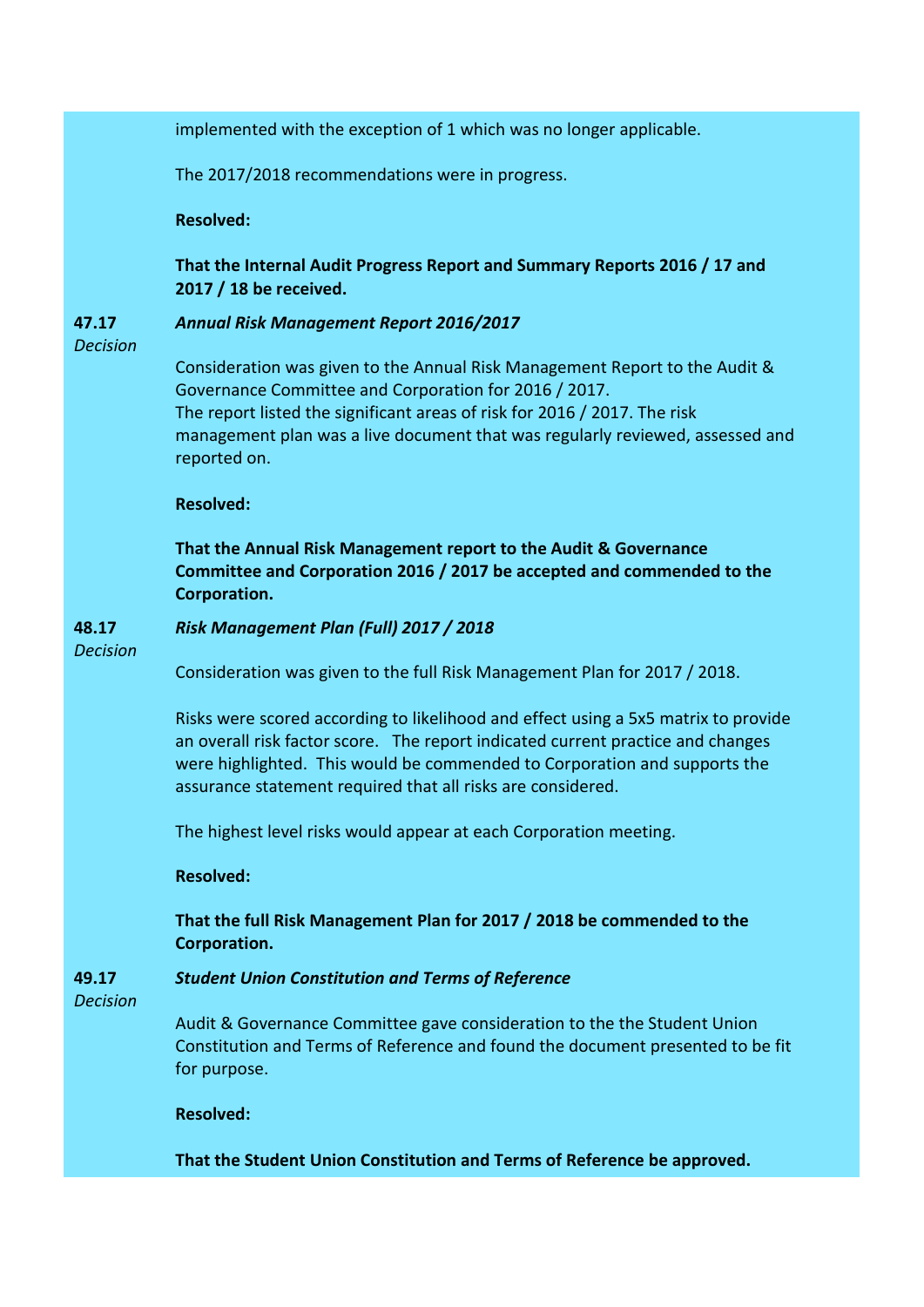### **50.17** *Decision Draft Annual Report of the Audit & Governance Committee to the Principal/Chief Executive and the Corporation for the year 2016/2017*

Members gave consideration to the draft Annual Report of the Audit & Governance Committee to the Principal & Chief Executive and the Corporation for the year 2016 / 2017.

The Clerk spoke to the report. Audit & Governance Committee noted that the report reflected Governance matters according to its terms of reference.

In accordance with the Joint Audit Code of Practice the Audit & Governance Committee was required to give assurance to the Board. Members noted that the report stated:

'The Audit & Governance Committee is of the view that it has operated effectively and fulfilled its obligations as identified in its Terms of Reference. It is also of the opinion that the College's audit arrangements, the internal control systems, value for money policy and procedures, financial controls, framework of governance, risk management and control are adequate, operating effectively and its processes secure economy, efficiency and effectiveness and can be relied upon.'

The report would be signed by the Chair of Audit & Governance Committee and commended to Corporation for approval and onward transmission to the funding body.

Members gave consideration to the Audit & Governance Committee terms of reference and agreed they remained fit for purpose.

# **Resolved:**

- 1. **That the draft Annual Report of the Audit & Governance Committee to the Principal / Chief Executive and Corporation for the year ended 31 July 2017 be accepted and commended to the Corporation.**
- 2. **That the Audit & Governance Committee Constitution and Terms of Reference remained fit for purpose.**

#### **51.17** *Data Returns Reports 2016-2017 & 2017-2018*

*Decision*

Audit and Governance Committee gave consideration to the data returns report which listed details of statutory returns required by the relevant funding bodies.

The Data Returns Report provided assurance that all 2016 / 2017 returns had been submitted on time with the exception of one where the deadline was extended due to problems with the SFA's data system.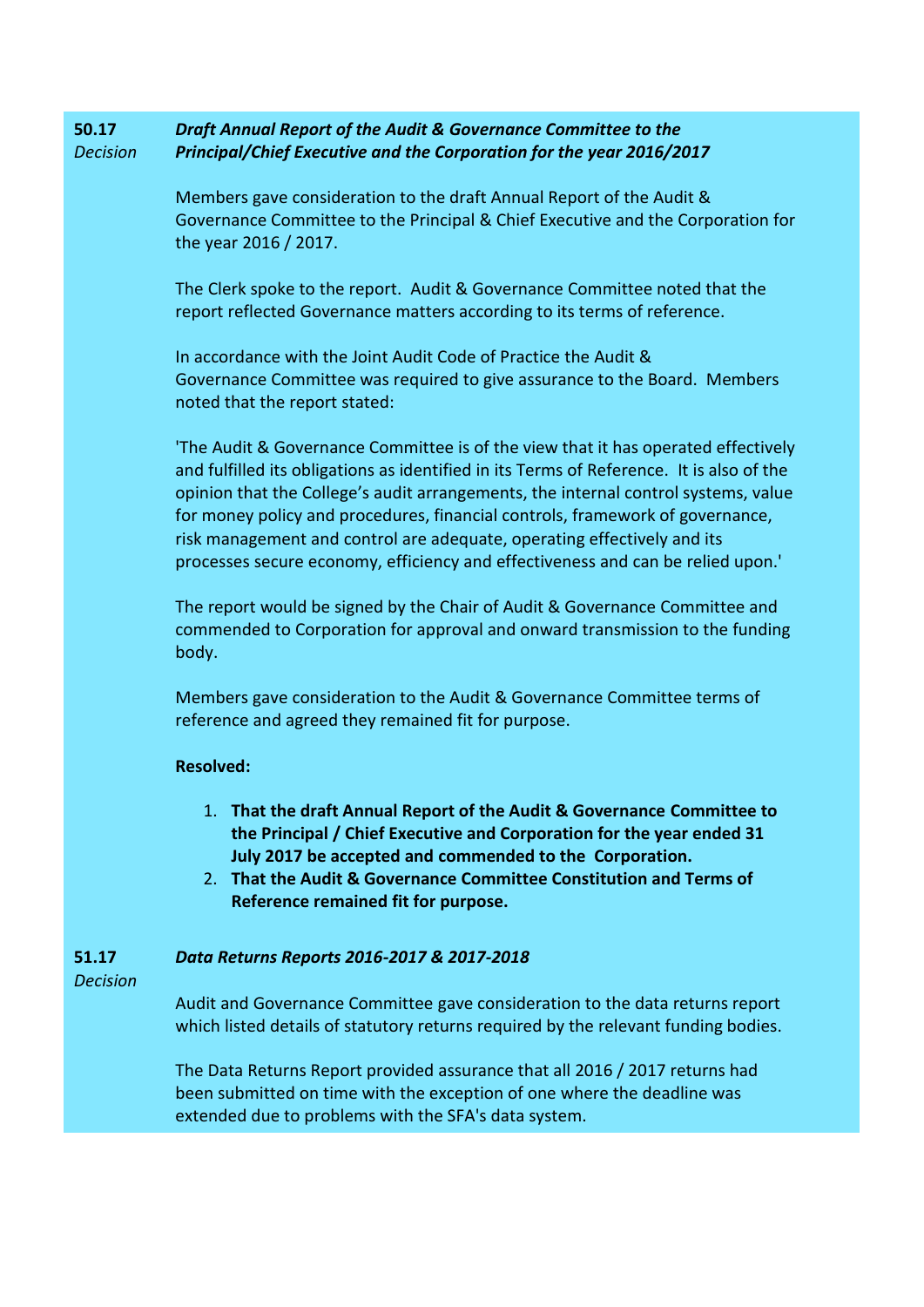The first returns of 2017 / 2018 had been submitted on time.

**Resolved:**

## **That the Data Returns Report be received.**

**52.17**

# *Governance Quality Improvement Plan 2017 - 2018*

*Decision*

Members gave consideration to the Governance Quality Improvement Plan for 2017 / 2018.

Attention would be given to:

- Governors awareness of the curriculum offer, financial plan and CPD
- Greater involvement of Governors in the activities of the College
- More understanding by Governors of external stakeholder engagement
- Recruitment of Governors
- Recruitment of Student Governors
- Governors extranet provides additional information beyond meetings dates and papers

## **Resolved:**

# **That the Governance Quality Improvement Plan 2017 / 2018 be received**

### **53.17** *Skills Audit 2017*

*Decision*

The Skills Audit had been circulated to members for completion.

The Clerk updated members on progress. There were still some responses due, 7 out of 15 had been received. The Skills Audit was used to identify Board strengths and skills gaps and was referred to in governor recruitment.

The completed Skills Audit would be reported to the February 2018 Audit & Governance Committee.

**Resolved:**

# **That the update on the Governor Skills Audit be noted.**

#### **54.17** *Corporation Vacancies*

*Decision*

The Clerk updated members on Corporation vacancies and progress towards appointing new members.

A vacancy would occur due to the upcoming retirement of Clare Platt, whose term of office ceased 31 December 2017.

A cost effective, online advert had been released and resulted in a number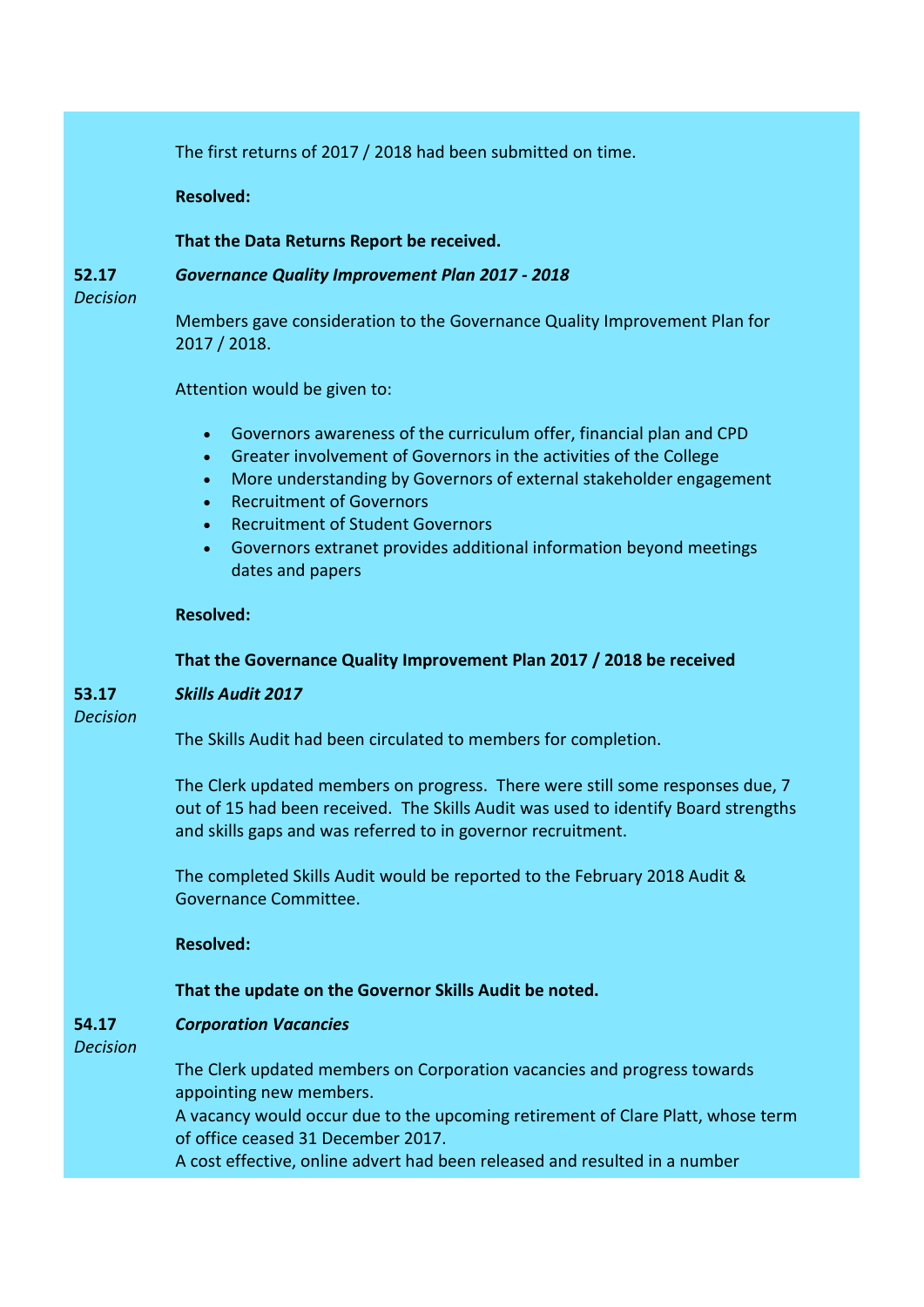of enquiries. The aim was to interview late November or early December so any recommendations could be ratified at the December Board meeting. The Clerk would liaise with members to appoint an interview panel which would include the Chair of the Board and a Student Governor.

Members noted the option to appoint up to 2 Co-opted members to Committees for one year terms and recommended this as a means of offering positions to those candidates who met the needs of the Board as a means to upskill Committees and progression route to full membership of the Board.

## **Resolved:**

**That the update and procedure to form an interview panel be agreed.**

*Annual Review of the Decision Making Process of the Corporation*

**55.17** *Decision*

> The Provider Financial Assurance (PFA) review of the effectiveness of financial management and governance at Myerscough, undertaken in January 2003, recommended that the Corporation carry out a full review of its decision making processes annually. This requirement arises from the press release issued by Baroness Blackstone in April 1999 which stated that each college must review annually its decision making process and such reviews must be recorded in the Corporation minutes.

The following are processes within the overall decision making process:

Corporation Structure Standing Orders Code of Conduct

During this cycle of meetings all Committees were asked to considered their Terms of Reference to ensure they remained fit for purpose. The Terms of Reference for the Audit and Governance Committee appeared as part of the Annual Report considered earlier in the meeting and had been deemed fit for purpose.

There were no proposed changes to the identified documents which had therefore not been included in the agenda.

# **Resolved:**

**The Committee expressed its satisfaction with the above and agreed that the documents attached to the decision making processes remained fit for purpose.**

#### **56.17** *Governor Training*

*Decision*

The Clerk updated members on future Governor Training activities.